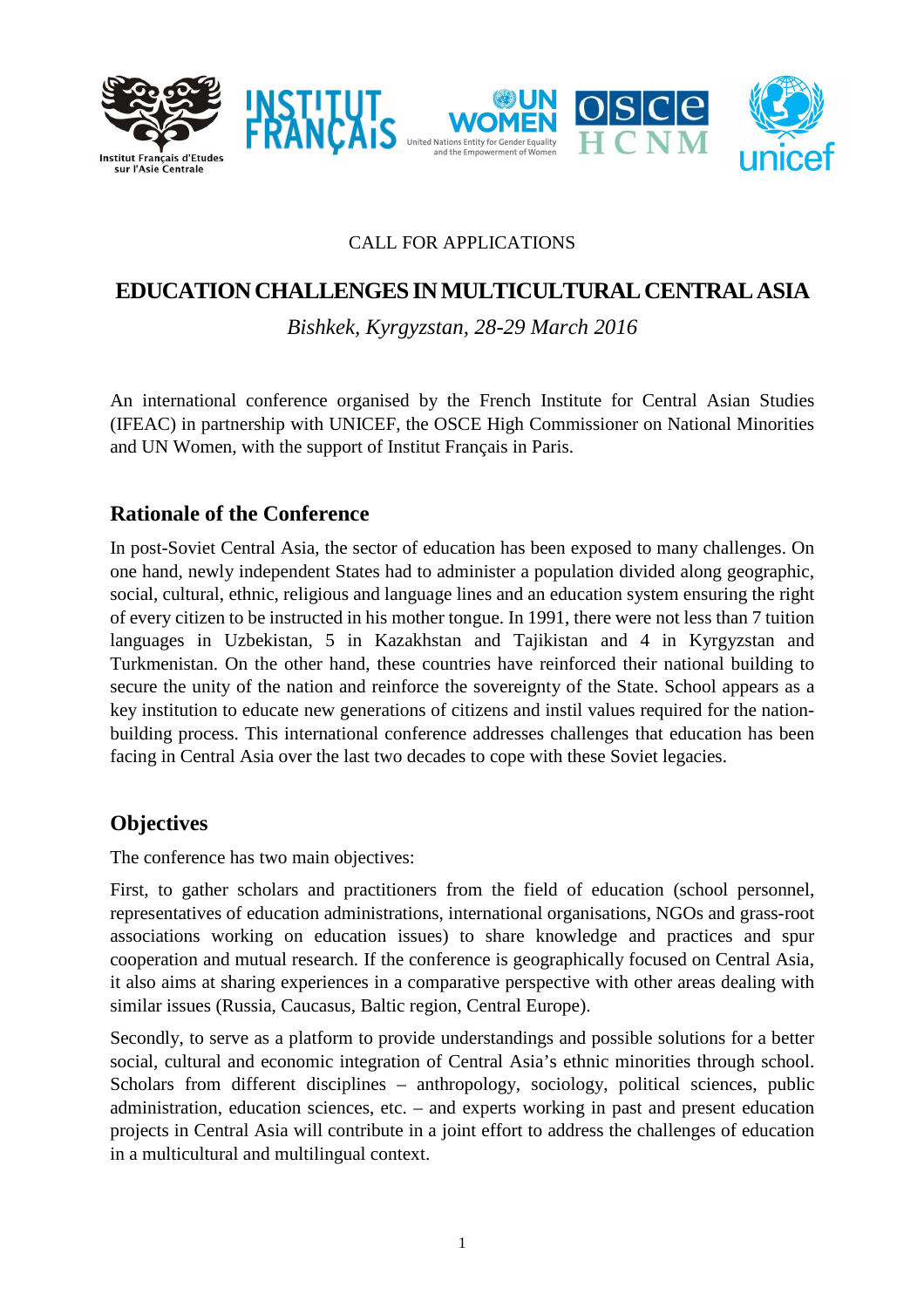### **Main Topics of the Conference**

The conference will address the following themes, though not exclusively:

• *The challenge of cultural pluralism in the provision of education services*:

Given the extremely intricate and costly system of education inherited from the Soviet federal organisation, Central Asian States have developed different strategies to cope with their cultural and language pluralism, from a conservative perpetuation of the Soviet schooling model to a liberalisation of education practices. How State authorities have included cultural and language differences in their education policies? How do they deal with all forms of exclusion from education, due to either social, gender, ethnic, religious or language differences?

• *The effect of language politics and policies on education*:

Since the adoption in 1989 of language laws in all Central Asian republics, the symbolic role and actual use of State- and official languages have improved in all sectors of society, including at school. How the introduction and development of compulsory classes of State- and official languages have impacted on the education curricula of minority language schools? What methodological tools and pedagogical material have been developed to enhance a better knowledge of State- and official languages among school children? In a region still in close political and economic relation with Russia, what is the place of Russian language in post-Soviet Central Asia's education system?

• *The school as a tool to integrate ethnic minorities*:

State- and official language schools represent the overwhelming majority of education entities in Central Asia. Yet minority language schools continue to instruct most ethnic minorities and are therefore a key institution through which State authorities can foster common values to these ethnically diverse young generations. How do these schools work in a multilingual and multicultural environment? How textbooks and pedagogical material are developed to better address the cultural and language differences of school children? How training and recycling of minority language teachers are guaranteed by education administrations? And which initiatives have been launched to promote intercultural dialogue and improve the knowledge of State- and official languages among ethnic minority youth (multi-language and multicultural education projects)?

• *The role of civil society in supporting equity to education*:

Beside the public education system, there is an increasing number of private institutions providing education, starting from local private schools to international lyceums. How do these schools address the challenges of education in a multicultural society? In schools where the conditions of education has declined, how do non-governmental structures – parents' associations, youth clubs, ethnic organisations, etc. – respond to this worsening? Which form do social mobilisations (if any) take in their claim for equal education?